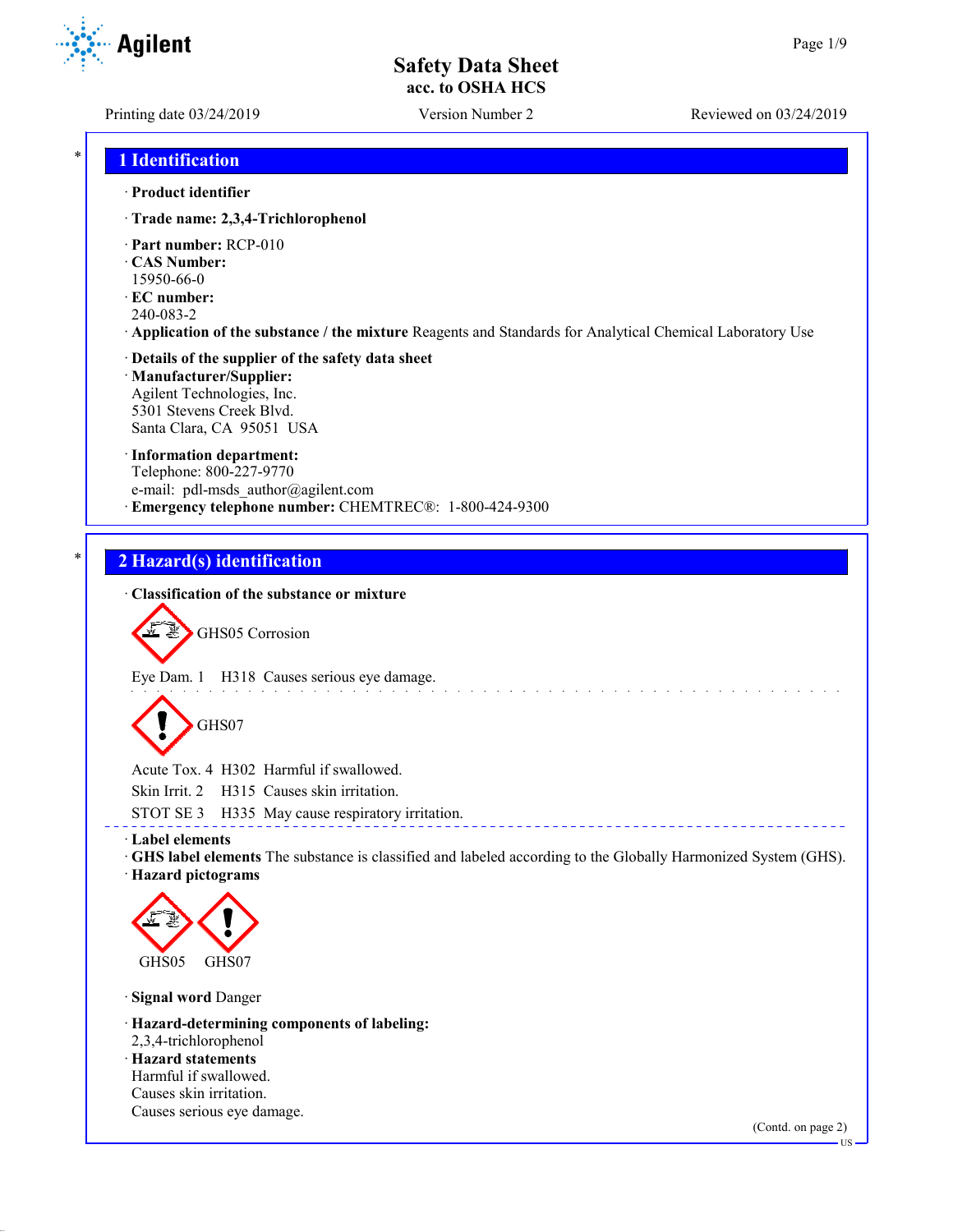Printing date 03/24/2019 Version Number 2 Reviewed on 03/24/2019

**Trade name: 2,3,4-Trichlorophenol**

|                                                                                                                | (Contd. of page 1) |
|----------------------------------------------------------------------------------------------------------------|--------------------|
| May cause respiratory irritation.                                                                              |                    |
| · Precautionary statements                                                                                     |                    |
| Avoid breathing dust/fume/gas/mist/vapors/spray                                                                |                    |
| Wash thoroughly after handling.                                                                                |                    |
| Do not eat, drink or smoke when using this product.                                                            |                    |
| Use only outdoors or in a well-ventilated area.                                                                |                    |
| Wear protective gloves / eye protection / face protection.                                                     |                    |
| If swallowed: Call a poison center/doctor if you feel unwell.                                                  |                    |
| If on skin: Wash with plenty of water.                                                                         |                    |
| IF INHALED: Remove person to fresh air and keep comfortable for breathing.                                     |                    |
| If in eyes: Rinse cautiously with water for several minutes. Remove contact lenses, if present and easy to do. |                    |
| Continue rinsing.                                                                                              |                    |
| Immediately call a poison center/doctor.                                                                       |                    |
| Specific treatment (see on this label).                                                                        |                    |
| Rinse mouth.                                                                                                   |                    |
| Take off contaminated clothing and wash it before reuse.                                                       |                    |
| If skin irritation occurs: Get medical advice/attention.                                                       |                    |
| Store in a well-ventilated place. Keep container tightly closed.                                               |                    |
| Store locked up.                                                                                               |                    |
| Dispose of contents/container in accordance with local/regional/national/international regulations.            |                    |
| · Classification system:<br>$\cdot$ NFPA ratings (scale 0 - 4)                                                 |                    |
| Health $=$ 3<br>$Fire = 0$<br>Reactivity = $0$                                                                 |                    |
| · HMIS-ratings (scale 0 - 4)                                                                                   |                    |
| <b>HEALTH</b><br>$^*3$<br>Health = $*3$                                                                        |                    |
| $\begin{bmatrix} 0 \\ 0 \end{bmatrix}$ Fire = 0<br><b>FIRE</b>                                                 |                    |
| REACTIVITY 0 Reactivity = 0                                                                                    |                    |
|                                                                                                                |                    |
| Other hazards                                                                                                  |                    |
| · Results of PBT and vPvB assessment                                                                           |                    |
| · PBT: Not applicable.                                                                                         |                    |
| · vPvB: Not applicable.                                                                                        |                    |
|                                                                                                                |                    |
| <b>3 Composition/information on ingredients</b>                                                                |                    |
| <b>Chemical characterization: Substances</b>                                                                   |                    |
| CAS No. Description                                                                                            |                    |
| 15950-66-0 2,3,4-trichlorophenol                                                                               |                    |
| · Identification number(s)                                                                                     |                    |
| $\cdot$ EC number: 240-083-2                                                                                   |                    |
|                                                                                                                | HS-                |
|                                                                                                                | (Contd. on page 3) |

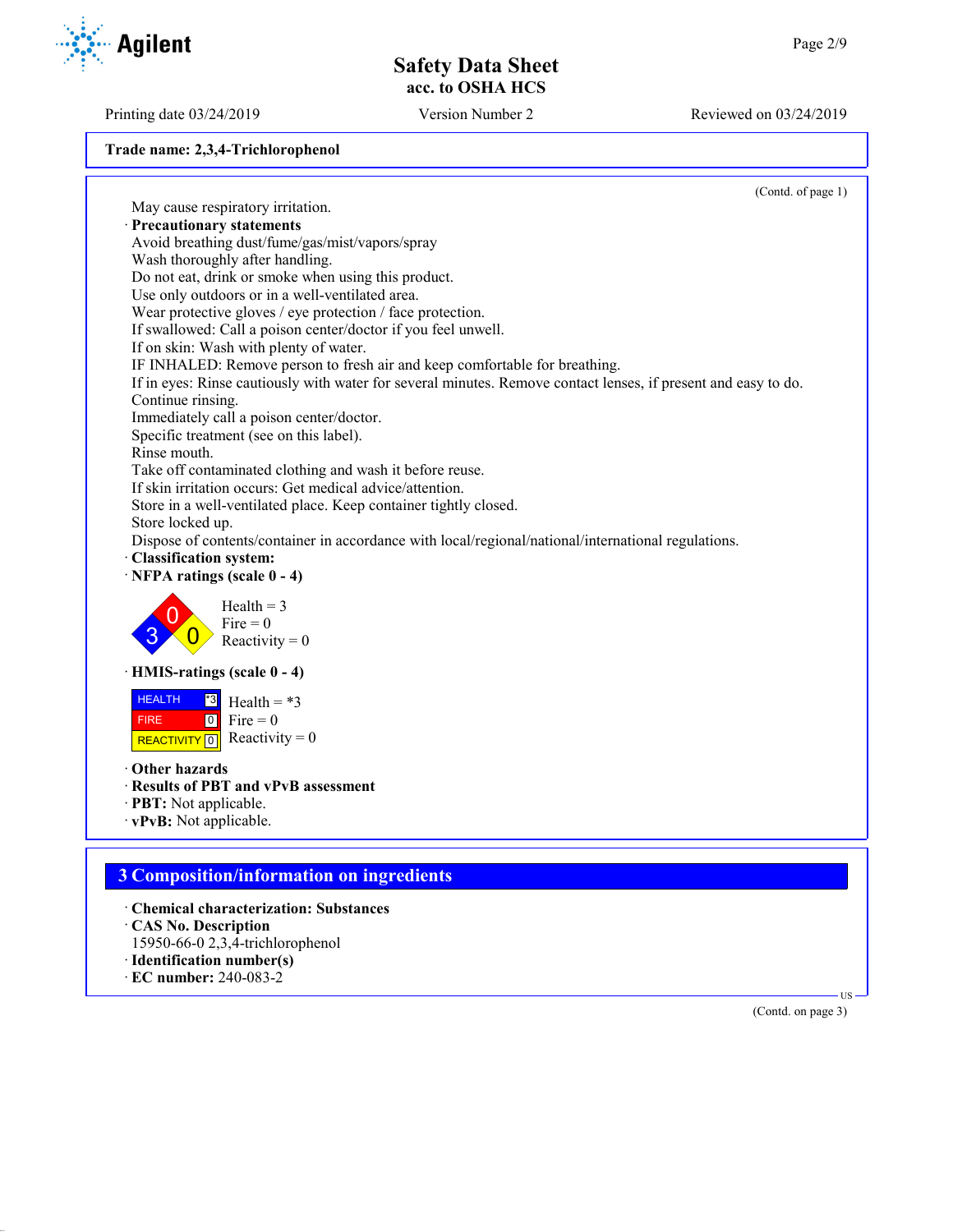Printing date 03/24/2019 Version Number 2 Reviewed on 03/24/2019

**Trade name: 2,3,4-Trichlorophenol**

(Contd. of page 2)

#### \* **4 First-aid measures**

#### · **Description of first aid measures**

- · **General information:**
- Immediately remove any clothing soiled by the product.

Symptoms of poisoning may even occur after several hours; therefore medical observation for at least 48 hours after the accident.

- · **After inhalation:** In case of unconsciousness place patient stably in side position for transportation.
- · **After skin contact:** Immediately wash with water and soap and rinse thoroughly.
- · **After eye contact:** Rinse opened eye for several minutes under running water. Then consult a doctor.
- · **After swallowing:** Immediately call a doctor.
- · **Information for doctor:**
- · **Most important symptoms and effects, both acute and delayed** No further relevant information available.
- · **Indication of any immediate medical attention and special treatment needed**
- No further relevant information available.

#### **5 Fire-fighting measures**

- · **Extinguishing media**
- · **Suitable extinguishing agents:** Use fire fighting measures that suit the environment.
- · **Special hazards arising from the substance or mixture** No further relevant information available.
- · **Advice for firefighters**
- · **Protective equipment:** No special measures required.

### \* **6 Accidental release measures**

· **Personal precautions, protective equipment and emergency procedures** Wear protective equipment. Keep unprotected persons away.

· **Environmental precautions:** Do not allow to enter sewers/ surface or ground water.

### · **Methods and material for containment and cleaning up:**

Use neutralizing agent.

Dispose contaminated material as waste according to item 13.

Ensure adequate ventilation.

### · **Reference to other sections**

See Section 7 for information on safe handling.

See Section 8 for information on personal protection equipment.

See Section 13 for disposal information.

#### · **Protective Action Criteria for Chemicals**

#### · **PAC-1:**

Substance is not listed.

· **PAC-2:**

Substance is not listed.

· **PAC-3:**

Substance is not listed.

(Contd. on page 4)

US



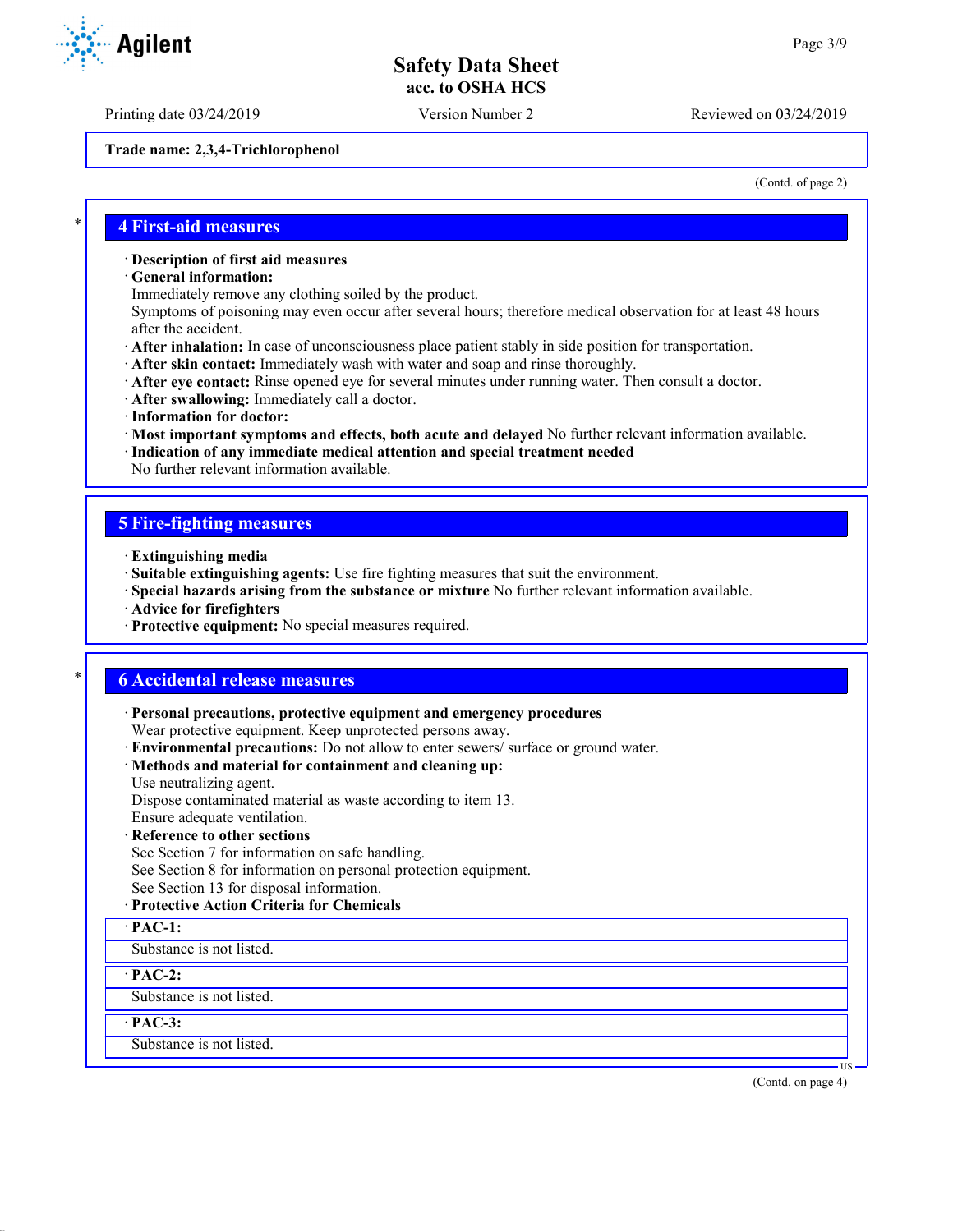Printing date 03/24/2019 Version Number 2 Reviewed on 03/24/2019

**Trade name: 2,3,4-Trichlorophenol**

(Contd. of page 3)

### \* **7 Handling and storage**

· **Handling:**

· **Precautions for safe handling**

Thorough dedusting.

Ensure good ventilation/exhaustion at the workplace.

· **Information about protection against explosions and fires:** No special measures required.

· **Conditions for safe storage, including any incompatibilities**

· **Storage:**

· **Requirements to be met by storerooms and receptacles:** No special requirements.

· **Information about storage in one common storage facility:** Not required.

· **Further information about storage conditions:** Keep receptacle tightly sealed.

· **Specific end use(s)** No further relevant information available.

### \* **8 Exposure controls/personal protection**

· **Additional information about design of technical systems:** No further data; see item 7.

· **Control parameters**

· **Components with limit values that require monitoring at the workplace:**

The following constituent is the only constituent of the product which has a PEL, TLV or other recommended exposure limit.

The following constituents are the only constituents of the product which have a PEL, TLV or other recommended exposure limit.

At this time, the remaining constituent has no known exposure limits.

At this time, the other constituents have no known exposure limits.

· **Additional information:** The lists that were valid during the creation were used as basis.

#### · **Exposure controls**

· **Personal protective equipment:**

· **General protective and hygienic measures:**

Keep away from foodstuffs, beverages and feed.

Immediately remove all soiled and contaminated clothing.

Wash hands before breaks and at the end of work.

Avoid contact with the skin.

Avoid contact with the eyes and skin.

#### · **Breathing equipment:**

When used as intended with Agilent instruments, the use of the product under normal laboratory conditions and with standard practices does not result in significant airborne exposures and therefore respiratory protection is not needed.

Under an emergency condition where a respirator is deemed necessary, use a NIOSH or equivalent approved device/equipment with appropriate organic or acid gas cartridge.

#### · **Protection of hands:**

Although not recommended for constant contact with the chemicals or for clean-up, nitrile gloves 11-13 mil thickness are recommended for normal use. The breakthrough time is 1 hr. For cleaning a spill where there is direct contact of the chemical, butyl rubber gloves are recommended 12-15 mil thickness with breakthrough times exceeding 4 hrs. Supplier recommendations should be followed.

#### · **Material of gloves**

For normal use: nitrile rubber, 11-13 mil thickness

For direct contact with the chemical: butyl rubber, 12-15 mil thickness

(Contd. on page 5)

US



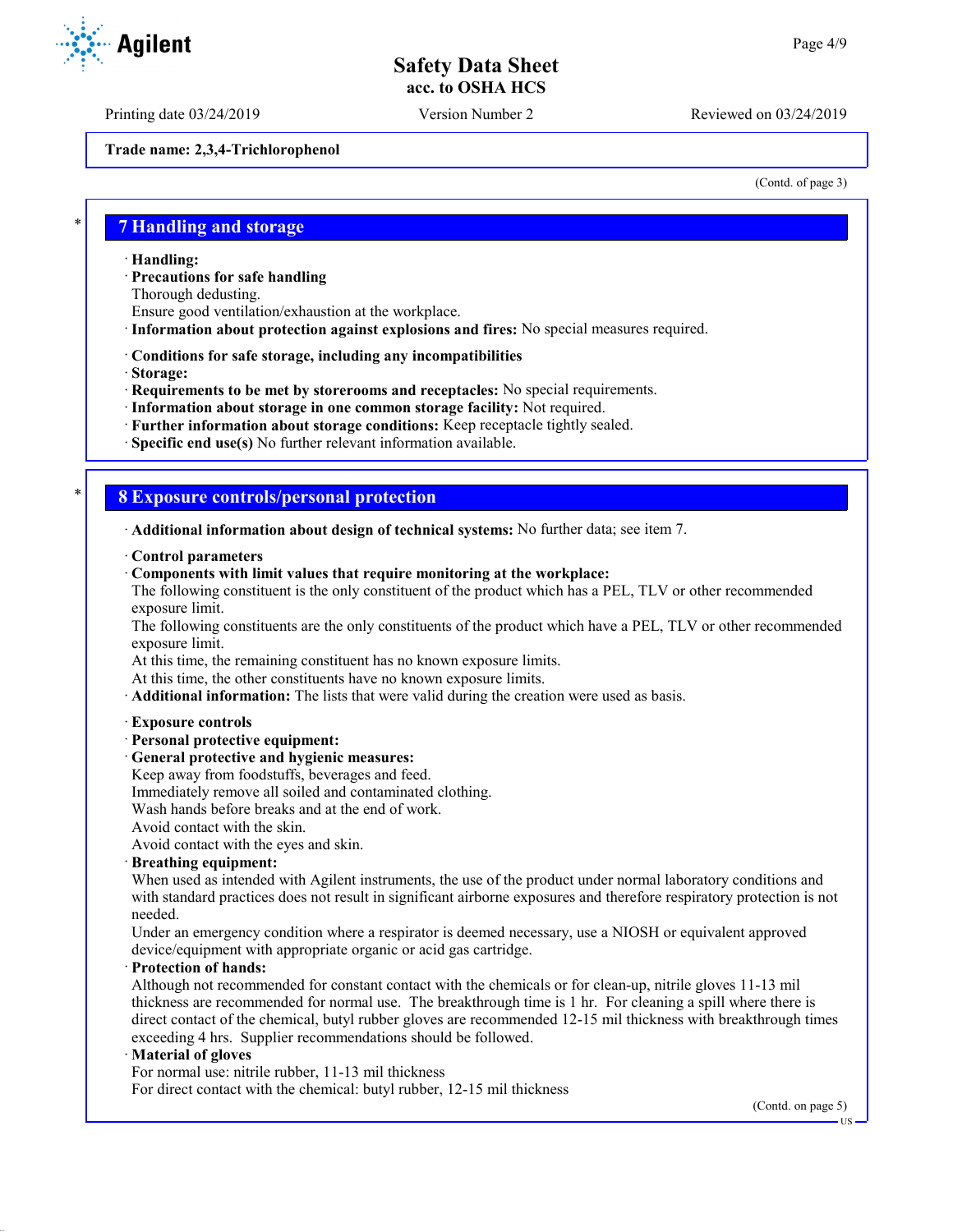Printing date 03/24/2019 Version Number 2 Reviewed on 03/24/2019

**Trade name: 2,3,4-Trichlorophenol**

(Contd. of page 4) The selection of the suitable gloves does not only depend on the material, but also on further marks of quality and varies from manufacturer to manufacturer.

· **Penetration time of glove material**

For normal use: nitrile rubber: 1 hour

For direct contact with the chemical: butyl rubber: >4 hours

· **Eye protection:**

Tightly sealed goggles

## **9 Physical and chemical properties**

| · Information on basic physical and chemical properties<br><b>General Information</b> |                                               |
|---------------------------------------------------------------------------------------|-----------------------------------------------|
| $\cdot$ Appearance:                                                                   |                                               |
| Form:                                                                                 | Solid                                         |
| Color:                                                                                | Not determined.                               |
| · Odor:                                                                               | Characteristic                                |
| · Odor threshold:                                                                     | Not determined.                               |
| · pH-value:                                                                           | Not applicable.                               |
| Change in condition                                                                   |                                               |
| <b>Melting point/Melting range:</b>                                                   | 76-79 °C (168.8-174.2 °F)                     |
| <b>Boiling point/Boiling range:</b>                                                   | Undetermined.                                 |
| · Flash point:                                                                        | Not applicable.                               |
| · Flammability (solid, gaseous):                                                      | Product is not flammable.                     |
| · Decomposition temperature:                                                          | Not determined.                               |
| · Auto igniting:                                                                      | Not determined.                               |
| Danger of explosion:                                                                  | Product does not present an explosion hazard. |
| <b>Explosion limits:</b>                                                              |                                               |
| Lower:                                                                                | Not determined.                               |
| Upper:                                                                                | Not determined.                               |
| · Vapor pressure:                                                                     | Not applicable.                               |
| · Density:                                                                            | Not determined.                               |
| · Relative density                                                                    | Not determined.                               |
| · Vapor density                                                                       | Not applicable.                               |
| · Evaporation rate                                                                    | Not applicable.                               |
| · Solubility in / Miscibility with                                                    |                                               |
| Water:                                                                                | Insoluble.                                    |
| · Partition coefficient (n-octanol/water): Not determined.                            |                                               |
| · Viscosity:                                                                          |                                               |
| Dynamic:                                                                              | Not applicable.                               |
|                                                                                       | (Contd. on page 6)                            |



US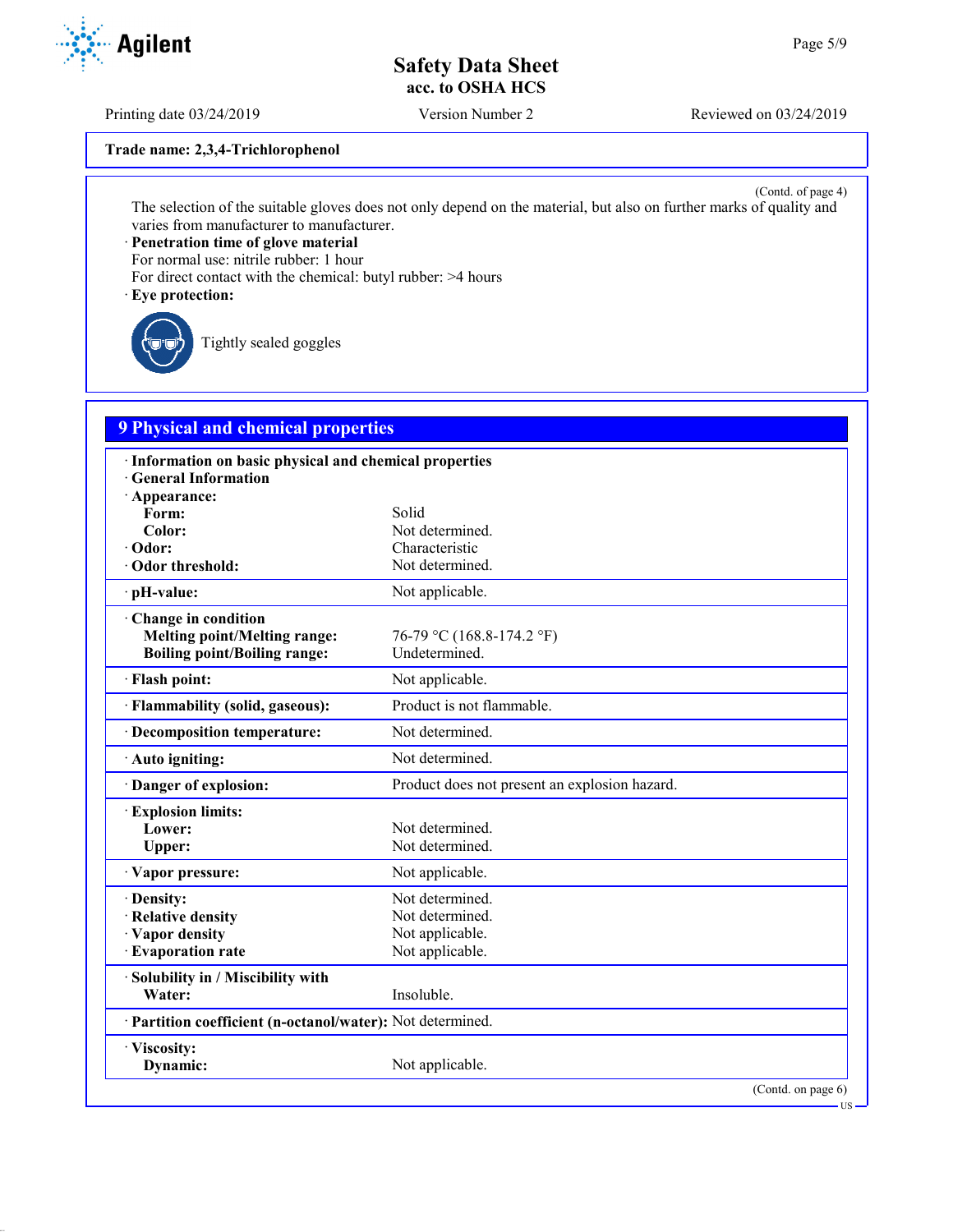Printing date 03/24/2019 Version Number 2 Reviewed on 03/24/2019

**Trade name: 2,3,4-Trichlorophenol**

|                                        | (Contd. of page 5)                                                  |  |
|----------------------------------------|---------------------------------------------------------------------|--|
| Kinematic:<br><b>VOC</b> content:      | Not applicable.<br>$0.00\%$<br>$0.0 \frac{g}{1} / 0.00 \frac{g}{g}$ |  |
| Solids content:<br>• Other information | $100.0\%$<br>No further relevant information available.             |  |

### **10 Stability and reactivity**

· **Reactivity** No further relevant information available.

· **Chemical stability**

· **Thermal decomposition / conditions to be avoided:** No decomposition if used according to specifications.

- · **Possibility of hazardous reactions** No dangerous reactions known.
- · **Conditions to avoid** No further relevant information available.
- · **Incompatible materials:** No further relevant information available.
- · **Hazardous decomposition products:** No dangerous decomposition products known.

### **11 Toxicological information**

· **Information on toxicological effects**

· **Acute toxicity:**

· **LD/LC50 values that are relevant for classification:**

**ATE (Acute Toxicity Estimate)**

Oral LD50 500 mg/kg

· **Primary irritant effect:**

· **on the skin:** Irritant to skin and mucous membranes.

· **on the eye:** Strong irritant with the danger of severe eye injury.

· **Sensitization:** No sensitizing effects known.

· **Additional toxicological information:**

· **Carcinogenic categories**

· **IARC (International Agency for Research on Cancer)**

· **NTP (National Toxicology Program)**

Substance is not listed.

· **OSHA-Ca (Occupational Safety & Health Administration)**

Substance is not listed.

## **12 Ecological information**

· **Toxicity**

· **Aquatic toxicity:** No further relevant information available.

- · **Persistence and degradability** No further relevant information available.
- · **Behavior in environmental systems:**
- · **Bioaccumulative potential** No further relevant information available.
- · **Mobility in soil** No further relevant information available.

(Contd. on page 7)

2B



US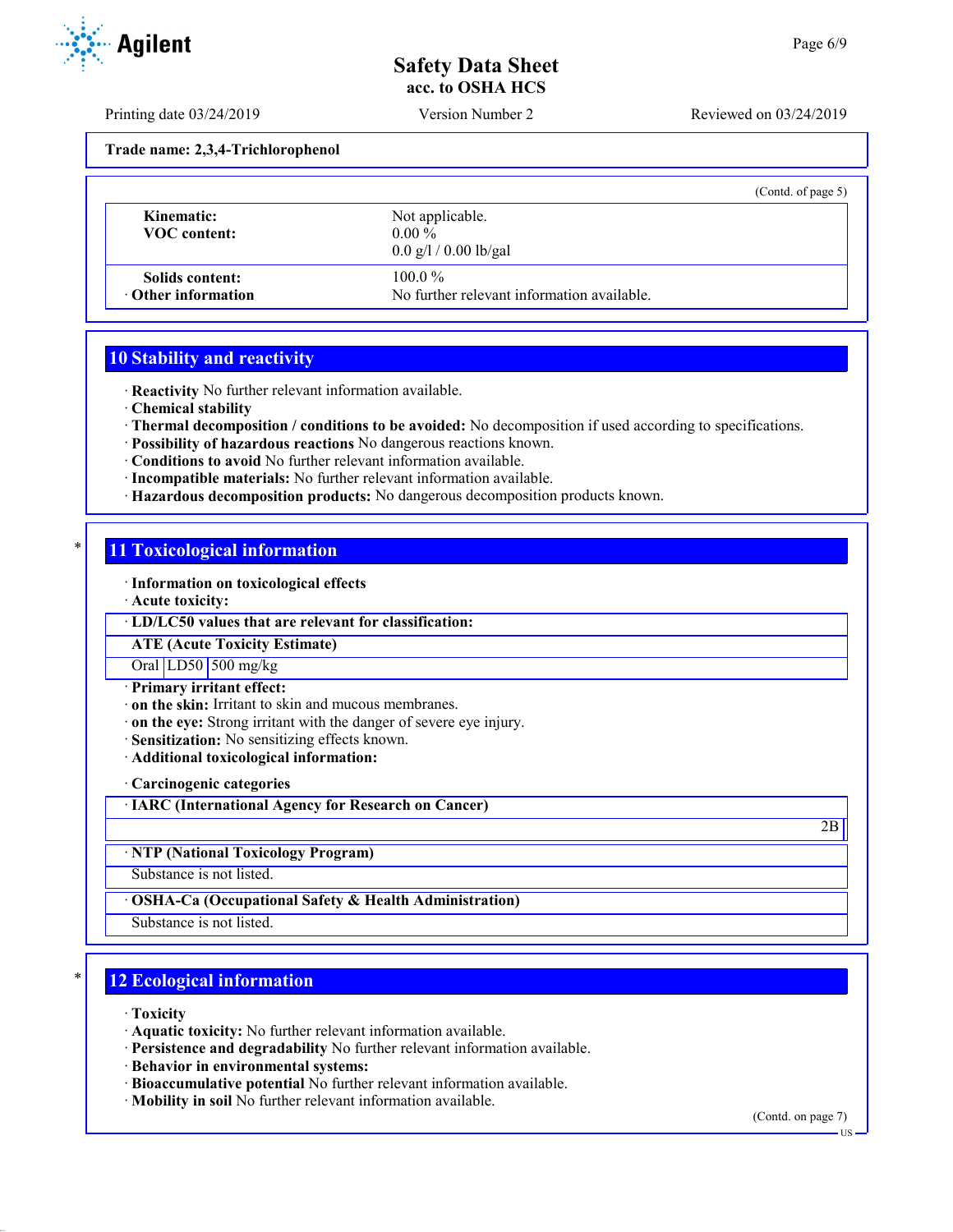Printing date 03/24/2019 Version Number 2 Reviewed on 03/24/2019

**Trade name: 2,3,4-Trichlorophenol**

(Contd. of page 6)

#### · **Additional ecological information:**

· **General notes:**

Water hazard class 1 (Self-assessment): slightly hazardous for water

Do not allow undiluted product or large quantities of it to reach ground water, water course or sewage system. Must not reach bodies of water or drainage ditch undiluted or unneutralized.

#### · **Results of PBT and vPvB assessment**

- · **PBT:** Not applicable.
- · **vPvB:** Not applicable.
- · **Other adverse effects** No further relevant information available.

### **13 Disposal considerations**

#### · **Waste treatment methods**

#### · **Recommendation:**

Must not be disposed of together with household garbage. Do not allow product to reach sewage system.

### · **Uncleaned packagings:**

· **Recommendation:** Disposal must be made according to official regulations.

| · UN-Number                                |                           |  |
|--------------------------------------------|---------------------------|--|
| · DOT, IMDG, IATA                          | UN2020                    |  |
| · UN proper shipping name                  |                           |  |
| $\cdot$ DOT                                | Chlorophenols, solid      |  |
| · IMDG, IATA                               | CHLOROPHENOLS, SOLID      |  |
| Transport hazard class(es)                 |                           |  |
| · DOT, IMDG, IATA                          |                           |  |
| ≸≷                                         |                           |  |
| · Class                                    | 6.1 Toxic substances      |  |
| $\cdot$ Label                              | 6.1                       |  |
| · Packing group                            |                           |  |
| · DOT, IMDG, IATA                          | Ш                         |  |
| · Environmental hazards:                   | Not applicable.           |  |
| Special precautions for user               | Warning: Toxic substances |  |
| · Danger code (Kemler):                    | 60                        |  |
| <b>EMS Number:</b>                         | $6.1 - 04$                |  |
| <b>Stowage Category</b>                    | A                         |  |
| Transport in bulk according to Annex II of |                           |  |
| MARPOL73/78 and the IBC Code               | Not applicable.           |  |

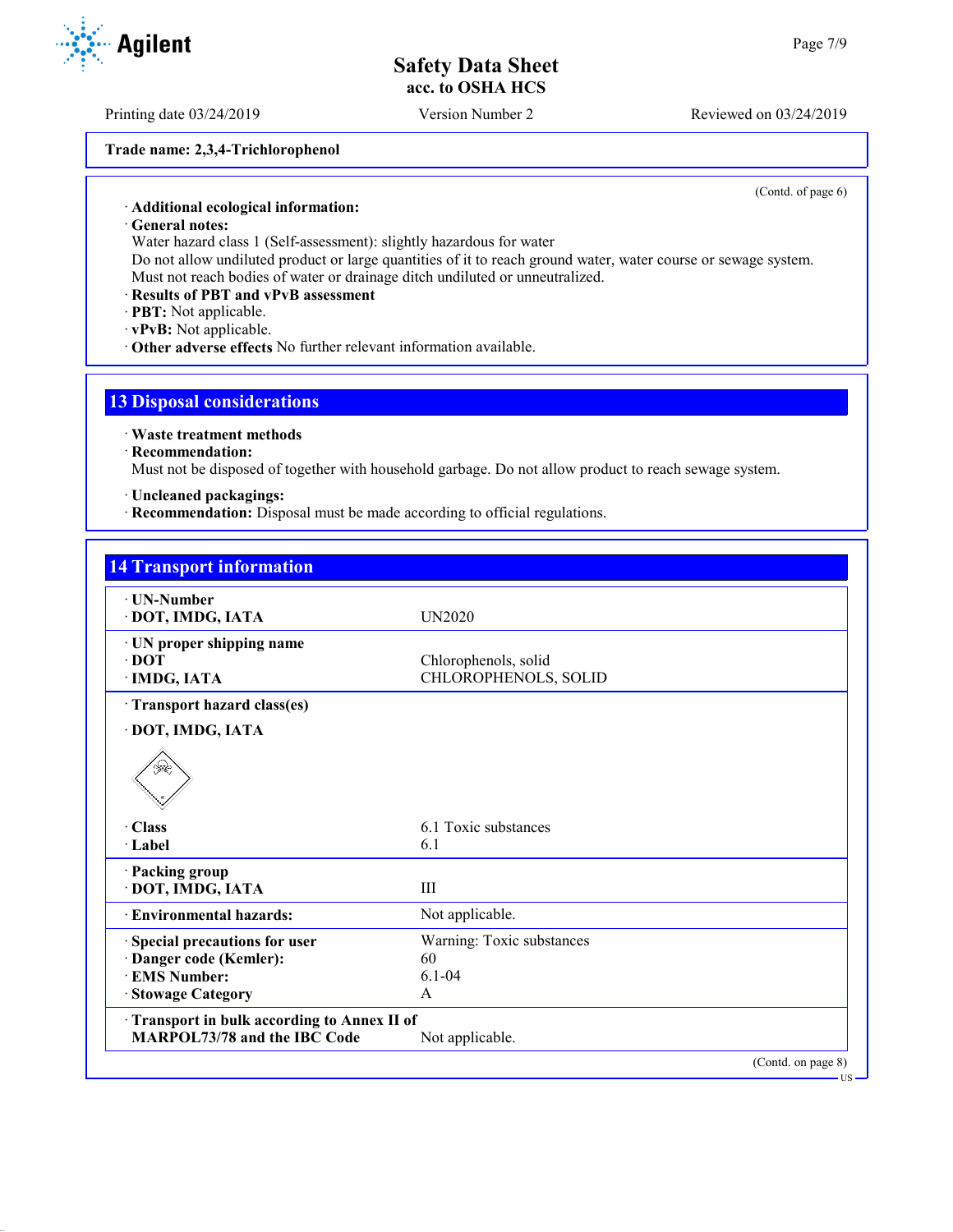Printing date 03/24/2019 Version Number 2 Reviewed on 03/24/2019

**Trade name: 2,3,4-Trichlorophenol**

| (Contd. of page 7)                               |
|--------------------------------------------------|
|                                                  |
|                                                  |
| On passenger aircraft/rail: 100 kg               |
| On cargo aircraft only: 200 kg                   |
|                                                  |
| $5 \text{ kg}$                                   |
| Code: E1                                         |
| Maximum net quantity per inner packaging: 30 g   |
| Maximum net quantity per outer packaging: 1000 g |
| UN 2020 CHLOROPHENOLS, SOLID, 6.1, III           |
|                                                  |

## **15 Regulatory information**

· **Safety, health and environmental regulations/legislation specific for the substance or mixture** · **Sara**

| Substance is not listed.                                           |                                                  |
|--------------------------------------------------------------------|--------------------------------------------------|
|                                                                    |                                                  |
| · Section 313 (Specific toxic chemical listings):                  |                                                  |
| Substance is listed.                                               |                                                  |
| <b>TSCA (Toxic Substances Control Act):</b>                        |                                                  |
| Substance is not listed.                                           |                                                  |
| · TSCA new (21st Century Act): (Substances not listed)             |                                                  |
| 15950-66-0 2,3,4-trichlorophenol                                   |                                                  |
| Proposition 65                                                     |                                                  |
| Chemicals known to cause cancer:                                   |                                                  |
| Substance is not listed.                                           |                                                  |
| Chemicals known to cause reproductive toxicity for females:        |                                                  |
| Substance is not listed.                                           |                                                  |
| Chemicals known to cause reproductive toxicity for males:          |                                                  |
| Substance is not listed.                                           |                                                  |
| Chemicals known to cause developmental toxicity:                   |                                                  |
| Substance is not listed.                                           |                                                  |
| · Carcinogenic categories                                          |                                                  |
| <b>EPA (Environmental Protection Agency)</b>                       |                                                  |
| Substance is not listed.                                           |                                                  |
| TLV (Threshold Limit Value established by ACGIH)                   |                                                  |
| Substance is not listed.                                           |                                                  |
| · NIOSH-Ca (National Institute for Occupational Safety and Health) |                                                  |
| Substance is not listed.                                           |                                                  |
|                                                                    | $\overline{(\text{Contd. on page 9})}$<br>$US -$ |